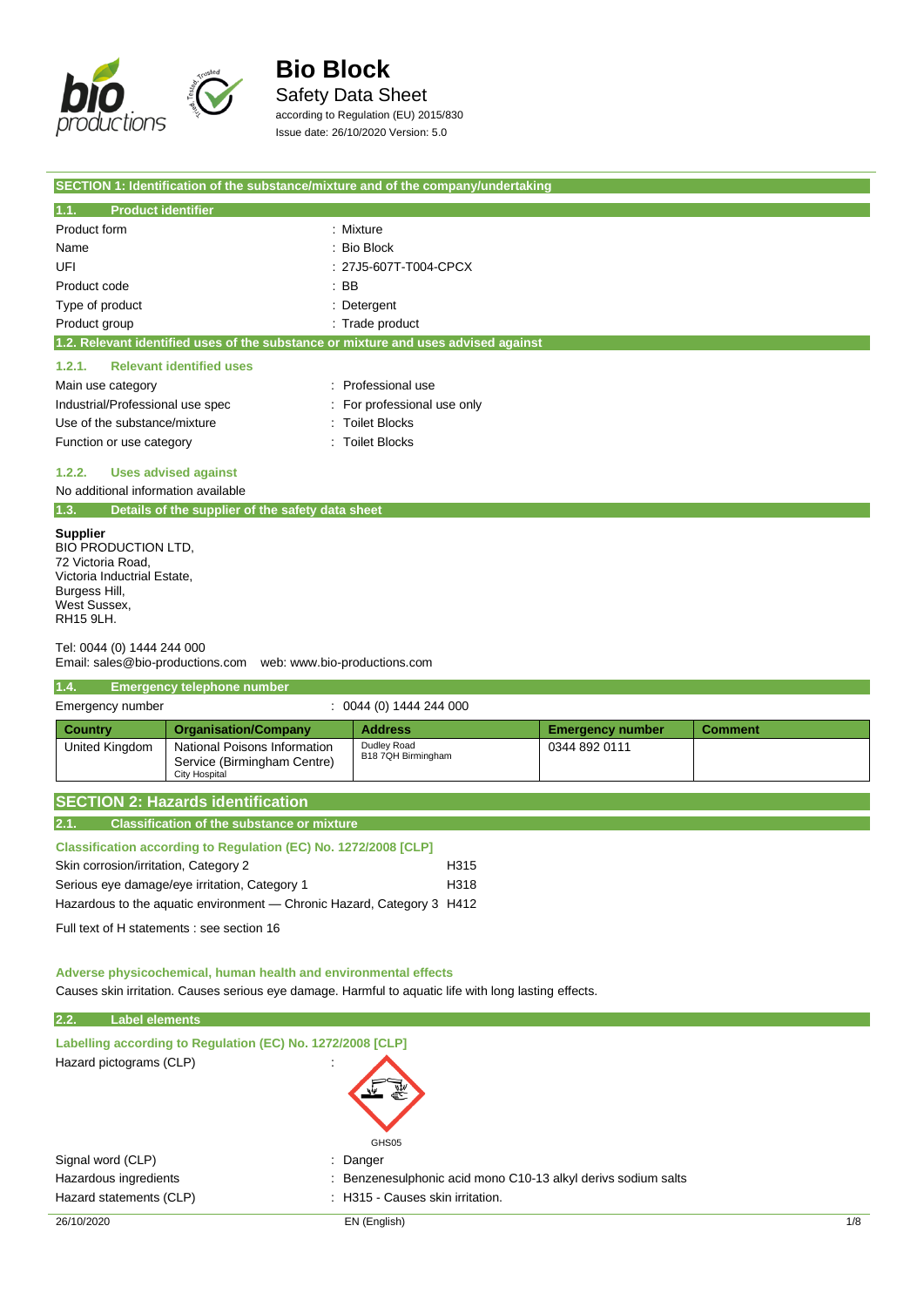Safety Data Sheet

according to Regulation (EU) 2015/830

|                                | H318 - Causes serious eye damage.<br>H412 - Harmful to aquatic life with long lasting effects.                                                                                                                                                                                                                                                                                                                                                                                                               |
|--------------------------------|--------------------------------------------------------------------------------------------------------------------------------------------------------------------------------------------------------------------------------------------------------------------------------------------------------------------------------------------------------------------------------------------------------------------------------------------------------------------------------------------------------------|
| Precautionary statements (CLP) | : P102 - Keep out of reach of children.<br>P264 - Wash hands thoroughly after handling.<br>P302+P352 - IF ON SKIN: Wash with plenty of soap and water.<br>P305+P351+P338 - IF IN EYES: Rinse cautiously with water for several minutes. Remove<br>contact lenses, if present and easy to do. Continue rinsing.<br>P310 - Immediately call a POISON CENTER or doctor/physician.<br>P332+P313 - If skin irritation occurs: Get medical advice/attention.<br>P501 - Dispose in accordance with local regulation |
| <b>EUH-statements</b>          | : EUH208 - Contains (R)-p-mentha-1,8-diene; d-limonene(5989-27-5), citral(5392-40-5),<br>Citronellal (106-23-0), Geraniol (106-24-1). May produce an allergic reaction.                                                                                                                                                                                                                                                                                                                                      |

#### **2.3. Other hazards**

No additional information available

|  |  | <b>SECTION 3: Composition/information on ingredients</b> |  |
|--|--|----------------------------------------------------------|--|
|--|--|----------------------------------------------------------|--|

### **3.1. Substances**

Not applicable

 $\overline{1}$ 

### **3.2. Mixtures**

| <b>Name</b>                                                    | <b>Product identifier</b>                                                                               | $\frac{9}{6}$                           | <b>Classification according to</b><br><b>Requlation (EC) No.</b><br>1272/2008 [CLP]                                 |  |
|----------------------------------------------------------------|---------------------------------------------------------------------------------------------------------|-----------------------------------------|---------------------------------------------------------------------------------------------------------------------|--|
| Benzenesulphonic acid mono C10-13 alkyl derivs sodium<br>salts | (CAS-No.) 68411-30-3<br>(EC-No.) 270-115-0<br>(REACH-no) 01-2119489428-22                               | $10 - 30$                               | Acute Tox. 4 (Oral), H302<br>Skin Irrit. 2, H315<br>Eye Dam. 1, H318<br>Aquatic Chronic 3, H412                     |  |
| sodium carbonate                                               | (CAS-No.) 497-19-8<br>(EC-No.) 207-838-8<br>(EC Index-No.) 011-005-00-2<br>(REACH-no) 01-2119485498-19  | $1 - 3$                                 | Eye Irrit. 2, H319                                                                                                  |  |
| citral                                                         | (CAS-No.) 5392-40-5<br>(EC-No.) 226-394-6<br>(EC Index-No.) 605-019-00-3<br>(REACH-no) 01-2119462829-23 | $0.1 - 1$                               | Skin Irrit. 2, H315<br>Skin Sens. 1, H317                                                                           |  |
| Geraniol                                                       | (CAS-No.) 106-24-1<br>(EC-No.) 203-377-1<br>(REACH-no) 01-2119552430-49                                 | $0.1 - 1$                               | Skin Sens. 1, H317<br>Eye Dam. 1, H318<br>Skin Irrit. 2, H315                                                       |  |
| (R)-p-mentha-1,8-diene; d-limonene                             | (CAS-No.) 5989-27-5<br>(EC-No.) 227-813-5<br>(EC Index-No.) 601-029-00-7                                | $0.1 - 1$                               | Flam. Lig. 3, H226<br>Skin Irrit. 2, H315<br>Skin Sens. 1, H317<br>Aquatic Acute 1, H400<br>Aquatic Chronic 1, H410 |  |
| Citronellal                                                    | (CAS-No.) 106-23-0<br>(EC-No.) 203-376-6<br>(REACH-no) 01-2119474900-37                                 | < 1                                     | Skin Irrit. 2, H315<br>Eye Irrit. 2, H319<br>Skin Sens. 1, H317<br>Aquatic Chronic 2, H411                          |  |
| Bacteria Species (non pathogen) (1 x 100Mil cfu/g)             |                                                                                                         | $0.1 - 1$                               | Not classified                                                                                                      |  |
| <b>Specific concentration limits:</b>                          |                                                                                                         |                                         |                                                                                                                     |  |
| <b>Name</b>                                                    | <b>Product identifier</b>                                                                               |                                         | <b>Specific concentration limits</b>                                                                                |  |
| Benzenesulphonic acid mono C10-13 alkyl derivs sodium<br>salts | (CAS-No.) 68411-30-3<br>(EC-No.) 270-115-0<br>(REACH-no) 01-2119489428-22                               | (65 ≤C < 100) Acute Tox, 4 (Oral), H302 |                                                                                                                     |  |

Full text of H-statements: see section 16

| <b>SECTION 4: First aid measures</b>             |                                                                                                                                                                                                                    |
|--------------------------------------------------|--------------------------------------------------------------------------------------------------------------------------------------------------------------------------------------------------------------------|
|                                                  |                                                                                                                                                                                                                    |
| 4.1.<br><b>Description of first aid measures</b> |                                                                                                                                                                                                                    |
| First-aid measures general                       | : If you feel unwell, seek medical advice (show the label where possible).                                                                                                                                         |
| First-aid measures after inhalation              | : Remove person to fresh air and keep comfortable for breathing.                                                                                                                                                   |
| First-aid measures after skin contact            | : Wash skin with plenty of water. Take off contaminated clothing. If skin irritation occurs: Get<br>medical advice/attention.                                                                                      |
| First-aid measures after eye contact             | : Rinse cautiously with water for several minutes. Remove contact lenses, if present and easy to<br>do. Continue rinsing. Call a physician immediately.                                                            |
| First-aid measures after ingestion               | : Never give anything by mouth to an unconscious person. Drink plenty of water. Do not induce<br>vomiting. Call a POISON CENTER/doctor if you feel unwell. Call a poison center or a doctor if<br>you feel unwell. |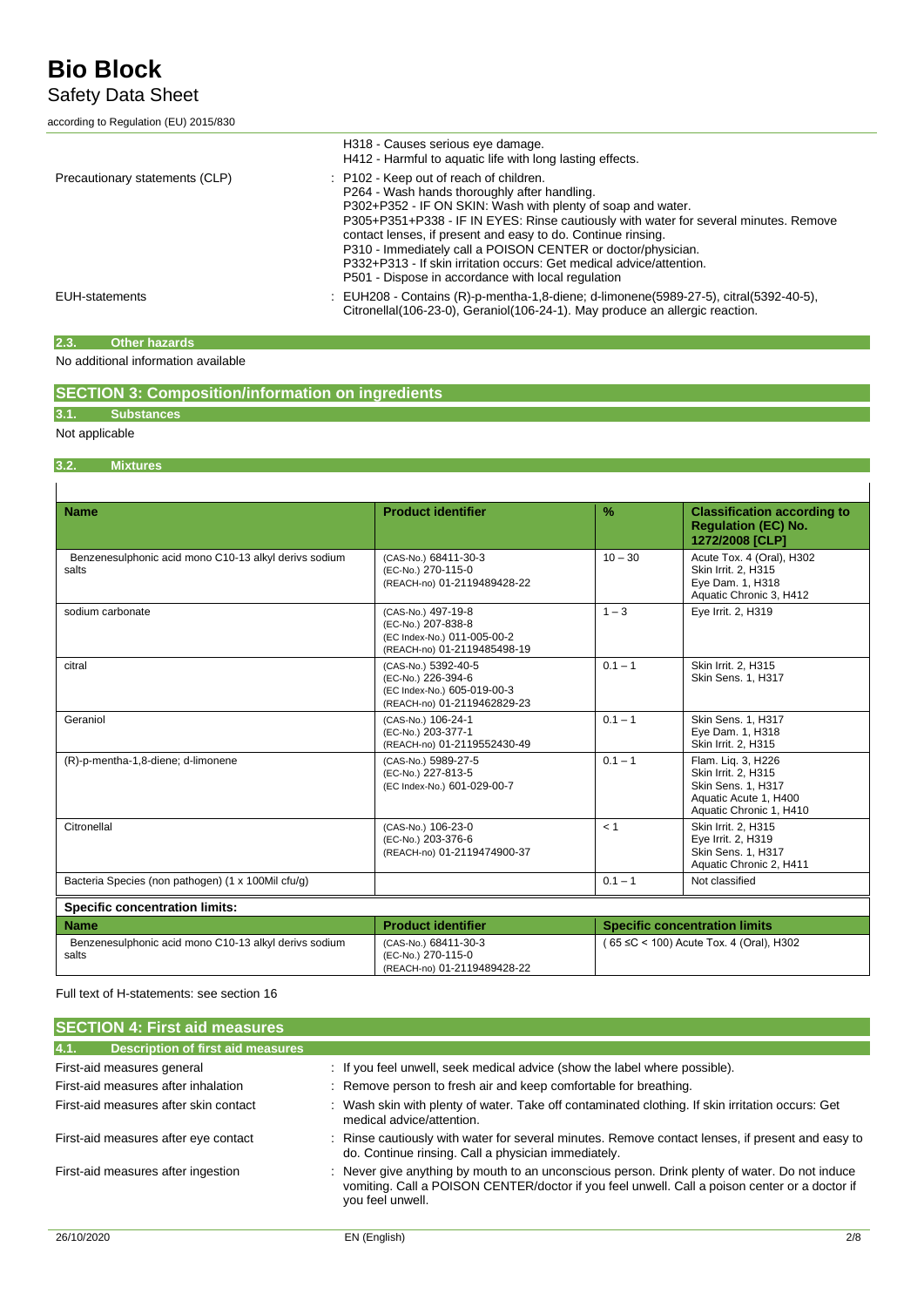## Safety Data Sheet

according to Regulation (EU) 2015/830

| 4.2.<br>Most important symptoms and effects, both acute and delayed        |                                                                                                                                                              |
|----------------------------------------------------------------------------|--------------------------------------------------------------------------------------------------------------------------------------------------------------|
| Symptoms/effects                                                           | Not expected to present a significant hazard under anticipated conditions of normal use.                                                                     |
| Symptoms/effects after inhalation                                          | None under normal use.                                                                                                                                       |
| Symptoms/effects after skin contact                                        | Irritation.                                                                                                                                                  |
| Symptoms/effects after eye contact                                         | Serious damage to eyes.                                                                                                                                      |
| Symptoms/effects after ingestion                                           | May cause irritation to the digestive tract.                                                                                                                 |
| 4.3.                                                                       | Indication of any immediate medical attention and special treatment needed                                                                                   |
| Treat symptomatically.                                                     |                                                                                                                                                              |
| <b>SECTION 5: Firefighting measures</b>                                    |                                                                                                                                                              |
| <b>Extinguishing media</b>                                                 |                                                                                                                                                              |
| Suitable extinguishing media                                               | : The product is not flammable. Use extinguishing agent suitable for surrounding fire. Water<br>spray. Dry powder. Foam.                                     |
| 5.2.<br>Special hazards arising from the substance or mixture              |                                                                                                                                                              |
| Fire hazard                                                                | : Not flammable.                                                                                                                                             |
| <b>Explosion hazard</b>                                                    | Product is not explosive.                                                                                                                                    |
| Hazardous decomposition products in case of<br>fire                        | : Toxic fumes may be released.                                                                                                                               |
| <b>Advice for firefighters</b><br>5.3.                                     |                                                                                                                                                              |
| Firefighting instructions                                                  | Exercise caution when fighting any chemical fire.                                                                                                            |
| Protection during firefighting                                             | Do not attempt to take action without suitable protective equipment. Self-contained breathing<br>apparatus. Complete protective clothing.                    |
| <b>SECTION 6: Accidental release measures</b>                              |                                                                                                                                                              |
| Personal precautions, protective equipment and emergency procedures<br>6.1 |                                                                                                                                                              |
| 6.1.1.<br>For non-emergency personnel                                      |                                                                                                                                                              |
| Emergency procedures                                                       | : Ventilate spillage area. Avoid contact with skin and eyes.                                                                                                 |
| 6.1.2.<br>For emergency responders                                         |                                                                                                                                                              |
| Protective equipment                                                       | Do not attempt to take action without suitable protective equipment. For further information<br>refer to section 8: "Exposure controls/personal protection". |
| <b>Environmental precautions</b><br>6.2.                                   |                                                                                                                                                              |
| Avoid release to the environment.                                          |                                                                                                                                                              |
| 6.3.<br>Methods and material for containment and cleaning up               |                                                                                                                                                              |
| Methods for cleaning up                                                    | : Mechanically recover the product. Collect spillage.                                                                                                        |
| Other information                                                          | Dispose of materials or solid residues at an authorized site.                                                                                                |
| 6.4.<br><b>Reference to other sections</b>                                 |                                                                                                                                                              |
|                                                                            | For further information refer to section 8: "Exposure controls/personal protection". For further information refer to section 13.                            |
| <b>SECTION 7: Handling and storage</b>                                     |                                                                                                                                                              |
| <b>Precautions for safe handling</b>                                       |                                                                                                                                                              |
| Precautions for safe handling                                              | Ensure good ventilation of the work station. Avoid contact with skin and eyes. Wear personal<br>protective equipment.                                        |
| Hygiene measures                                                           | Wash contaminated clothing before reuse. Do not eat, drink or smoke when using this product.<br>Always wash hands after handling the product.                |
| Conditions for safe storage, including any incompatibilities<br>7.2.       |                                                                                                                                                              |
| Technical measures                                                         | : Does not require any specific or particular technical measures.                                                                                            |
| Storage conditions                                                         | Store in a well-ventilated place. Keep cool.                                                                                                                 |
| Special rules on packaging                                                 | Keep only in original container.                                                                                                                             |
| <b>Specific end use(s)</b>                                                 |                                                                                                                                                              |
| No additional information available                                        |                                                                                                                                                              |
| <b>SECTION 8: Exposure controls/personal protection</b>                    |                                                                                                                                                              |
| <b>Control parameters</b><br>8.1.                                          |                                                                                                                                                              |

No additional information available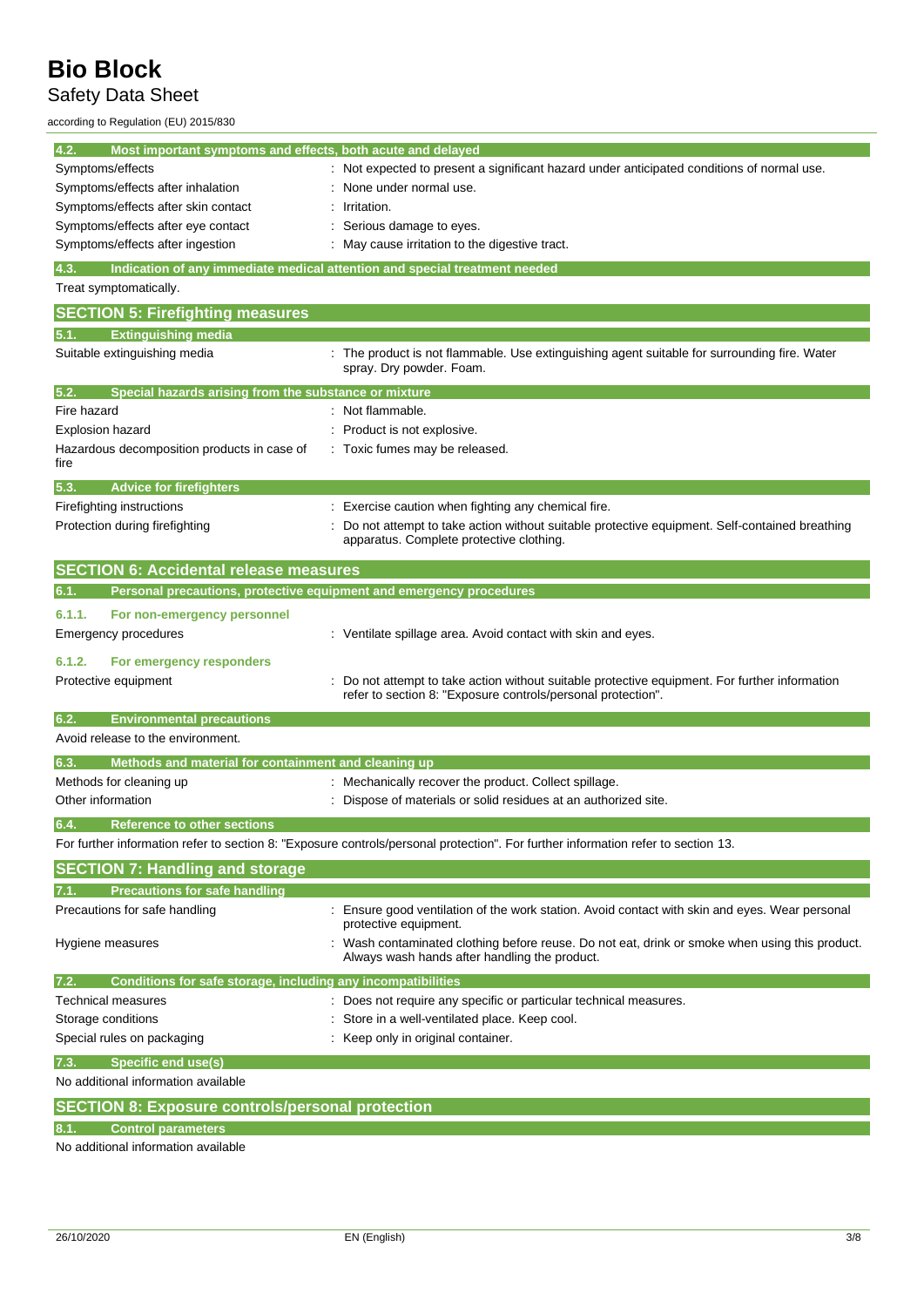### Safety Data Sheet

according to Regulation (EU) 2015/830

#### **8.2. Exposure controls**

#### **Appropriate engineering controls:**

Ensure good ventilation of the work station.

#### **Personal protective equipment:**

EN 166. EN 374.

#### **Hand protection:**

#### Protective gloves

| Type              | Material                                    | Permeation | Thickness (mm) | Penetration | <b>Standard</b> |
|-------------------|---------------------------------------------|------------|----------------|-------------|-----------------|
| Disposable gloves | Butyl rubber,<br>Polyvinylchloride<br>(PVC) |            |                |             |                 |

#### **Eye protection:**

Chemical goggles or safety glasses. Safety glasses

#### **Skin and body protection:**

Wear suitable protective clothing

#### **Respiratory protection:**

In case of insufficient ventilation, wear suitable respiratory equipment



#### **Environmental exposure controls:**

Avoid release to the environment.

| <b>SECTION 9: Physical and chemical properties</b>            |                                  |  |
|---------------------------------------------------------------|----------------------------------|--|
| 9.1.<br>Information on basic physical and chemical properties |                                  |  |
| Physical state                                                | : Solid                          |  |
| Colour                                                        | Blue.                            |  |
| Odour                                                         | Fresh. fruity odour.             |  |
| Odour threshold                                               | No data available                |  |
| pH                                                            | No data available                |  |
| pH solution                                                   | $8 (51) \%$                      |  |
| Relative evaporation rate (butylacetate=1)                    | No data available                |  |
| Melting point                                                 | No data available                |  |
| Freezing point                                                | Not applicable                   |  |
| Boiling point                                                 | No data available                |  |
| Flash point                                                   | Not applicable                   |  |
| Auto-ignition temperature                                     | Not applicable                   |  |
| Decomposition temperature                                     | No data available                |  |
| Flammability (solid, gas)                                     | Non flammable.                   |  |
| Vapour pressure                                               | No data available                |  |
| Relative vapour density at 20 °C                              | No data available                |  |
| Relative density                                              | Not applicable                   |  |
| Solubility                                                    | Soluble in water.                |  |
| Partition coefficient n-octanol/water (Log Pow)               | No data available                |  |
| Viscosity, kinematic                                          | Not applicable                   |  |
| Viscosity, dynamic                                            | No data available                |  |
| Explosive properties                                          | Product is not explosive.        |  |
| Oxidising properties                                          | Oxidising solids Not applicable. |  |
| <b>Explosive limits</b>                                       | Not applicable                   |  |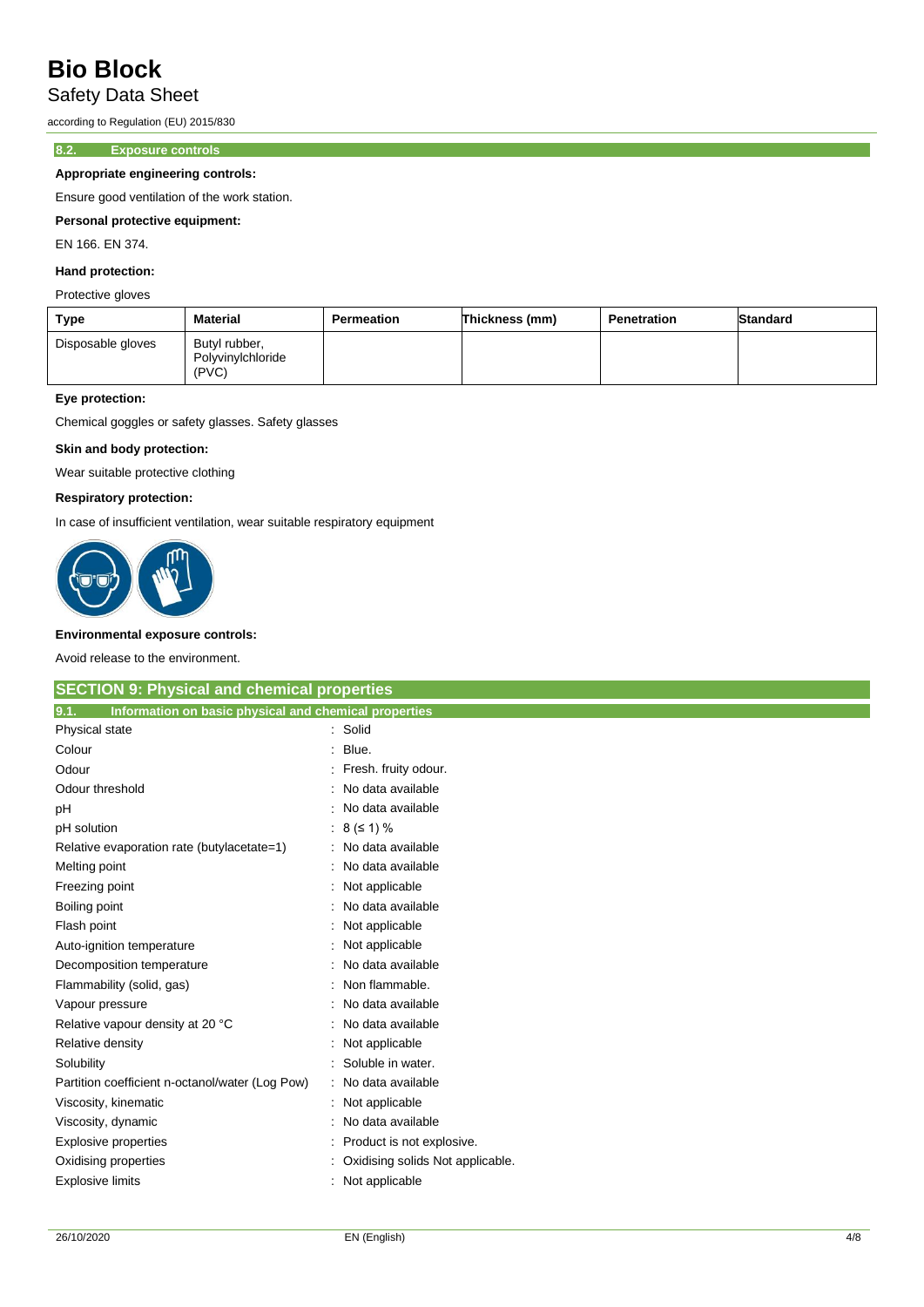## Safety Data Sheet

according to Regulation (EU) 2015/830

| <b>Other information</b><br>9.2.                                                   |                                                                                                      |  |
|------------------------------------------------------------------------------------|------------------------------------------------------------------------------------------------------|--|
| No additional information available                                                |                                                                                                      |  |
| <b>SECTION 10: Stability and reactivity</b>                                        |                                                                                                      |  |
| <b>Reactivity</b><br>10.1.                                                         |                                                                                                      |  |
| The product is non-reactive under normal conditions of use, storage and transport. |                                                                                                      |  |
| 10.2.<br><b>Chemical stability</b>                                                 |                                                                                                      |  |
| Stable under normal conditions.                                                    |                                                                                                      |  |
| <b>Possibility of hazardous reactions</b><br>10.3.                                 |                                                                                                      |  |
| No dangerous reactions known under normal conditions of use.                       |                                                                                                      |  |
| <b>Conditions to avoid</b><br>10.4.                                                |                                                                                                      |  |
| None under recommended storage and handling conditions (see section 7).            |                                                                                                      |  |
|                                                                                    |                                                                                                      |  |
| 10.5.<br>Incompatible materials<br>Strong bases. Strong acids.                     |                                                                                                      |  |
|                                                                                    |                                                                                                      |  |
| <b>Hazardous decomposition products</b><br>10.6.                                   | Under normal conditions of storage and use, hazardous decomposition products should not be produced. |  |
|                                                                                    |                                                                                                      |  |
| <b>SECTION 11: Toxicological information</b>                                       |                                                                                                      |  |
| Information on toxicological effects<br>11.1.                                      |                                                                                                      |  |
| Acute toxicity                                                                     | : Not classified                                                                                     |  |
| Benzenesulphonic acid mono C10-13 alkyl derivs sodium salts (68411-30-3)           |                                                                                                      |  |
| LD50 oral                                                                          | 1080 mg/kg bodyweight                                                                                |  |
| LD50 dermal                                                                        | > 2000 mg/kg bodyweight                                                                              |  |
| sodium carbonate (497-19-8)                                                        |                                                                                                      |  |
| LD50 oral                                                                          | 4090 mg/kg bodyweight                                                                                |  |
| LD50 dermal                                                                        | > 2000 mg/kg bodyweight                                                                              |  |
| LC50 Inhalation - Rat (Dust/Mist)                                                  | 2300 mg/m <sup>3</sup>                                                                               |  |
| citral (5392-40-5)                                                                 |                                                                                                      |  |
| LD50 oral                                                                          | 4960 mg/kg bodyweight                                                                                |  |
| LD50 dermal                                                                        | 2250 mg/kg bodyweight                                                                                |  |
| <b>Geraniol (106-24-1)</b>                                                         |                                                                                                      |  |
| LD50 oral                                                                          | 2100 mg/kg bodyweight                                                                                |  |
| LD50 dermal                                                                        | > 5000 mg/kg bodyweight                                                                              |  |
| Skin corrosion/irritation                                                          | Causes skin irritation.                                                                              |  |
| Serious eye damage/irritation                                                      | Causes serious eye damage                                                                            |  |
| Respiratory or skin sensitisation                                                  | Not classified                                                                                       |  |
| Germ cell mutagenicity                                                             | Not classified                                                                                       |  |
| Carcinogenicity                                                                    | Not classified                                                                                       |  |
| Reproductive toxicity                                                              | Not classified                                                                                       |  |
| STOT-single exposure                                                               | Not classified                                                                                       |  |
| STOT-repeated exposure                                                             | : Not classified                                                                                     |  |

#### **SECTION 12: Ecological information 12.1. Toxicity**

Aspiration hazard **in the case of the case of the case of the case of the case of the case of the case of the case of the case of the case of the case of the case of the case of the case of the case of the case of the case** 

| .<br><b>TUAIGH</b>             |                                                                          |     |
|--------------------------------|--------------------------------------------------------------------------|-----|
| Ecology - general              | : Harmful to aquatic life with long lasting effects.                     |     |
|                                | Benzenesulphonic acid mono C10-13 alkyl derivs sodium salts (68411-30-3) |     |
| LC50 fish 1                    | $1.67$ mg/l                                                              |     |
| EC50 other aquatic organisms 1 | 2.9 mg/l EC50 waterflea (48 h)                                           |     |
| EC50 other aquatic organisms 2 | 127.9 mg/l IC50 algea (72 h) mg/l                                        |     |
| EC50 72h algae (1)             | $29 \text{ mg/l}$                                                        |     |
| sodium carbonate (497-19-8)    |                                                                          |     |
| LC50 fish 1                    | $300$ mg/l                                                               |     |
| EC50 other aquatic organisms 1 | 265 mg/l                                                                 |     |
| 26/10/2020                     | EN (English)                                                             | 5/8 |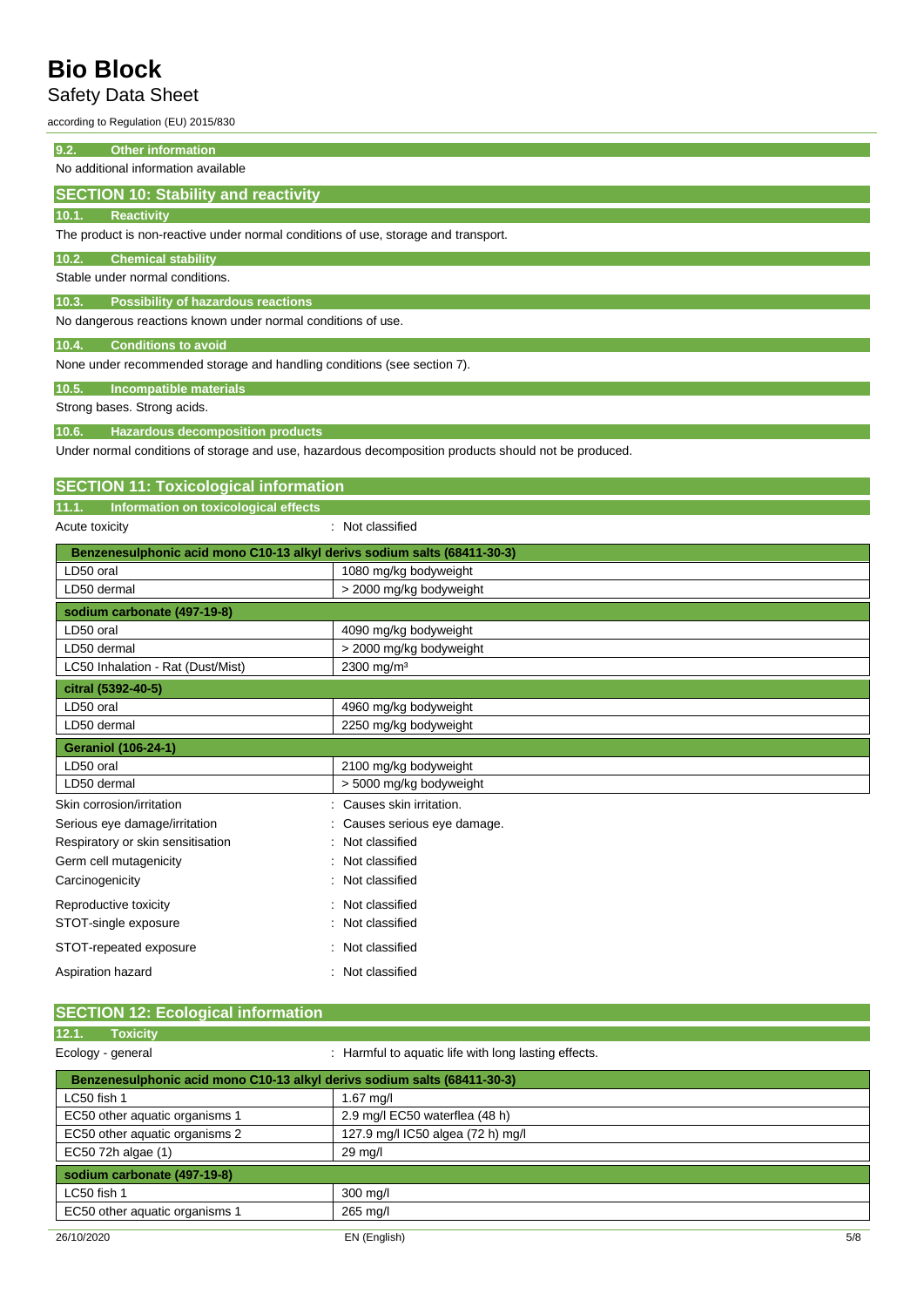## Safety Data Sheet

according to Regulation (EU) 2015/830

| sodium carbonate (497-19-8)    |                                  |
|--------------------------------|----------------------------------|
| EC50 other aquatic organisms 2 | IC50 algea (72 h) mg/l           |
| citral (5392-40-5)             |                                  |
| LC50 fish 1                    | 4.1 mg/l                         |
| EC50 other aquatic organisms 1 | 7 mg/l EC50 waterflea (48 h)     |
| EC50 other aquatic organisms 2 | 5 mg/l IC50 algea (72 h) mg/l    |
| <b>Geraniol (106-24-1)</b>     |                                  |
| LC50 fish 1                    | $22 \text{ mg/l}$                |
| EC50 other aquatic organisms 1 | 10.8 mg/l EC50 waterflea (48 h)  |
| EC50 other aquatic organisms 2 | 13.1 mg/l IC50 algea (72 h) mg/l |

| 12.2.<br><b>Persistence and degradability</b>      |                                                                                                                                                                                                                                                                                                                                                                                                                  |
|----------------------------------------------------|------------------------------------------------------------------------------------------------------------------------------------------------------------------------------------------------------------------------------------------------------------------------------------------------------------------------------------------------------------------------------------------------------------------|
| <b>Bio Block</b>                                   |                                                                                                                                                                                                                                                                                                                                                                                                                  |
| Persistence and degradability                      | Biodegradable. The surfactant(s) contained in this preparation complies (comply) with the<br>biodegradability criteria as laid down in Regulation (EC) No. 648/2004 on detergents. Data to<br>support this assertion are held at the disposal of the competent authorities of the Member<br>States and will be made available to them, at their direct request or at the request of a<br>detergent manufacturer. |
| <b>Bioaccumulative potential</b><br>12.3.          |                                                                                                                                                                                                                                                                                                                                                                                                                  |
| <b>Bio Block</b>                                   |                                                                                                                                                                                                                                                                                                                                                                                                                  |
| Bioaccumulative potential                          | No bioaccumulation.                                                                                                                                                                                                                                                                                                                                                                                              |
| sodium carbonate (497-19-8)                        |                                                                                                                                                                                                                                                                                                                                                                                                                  |
| Partition coefficient n-octanol/water (Log Pow)    | $-6.19$                                                                                                                                                                                                                                                                                                                                                                                                          |
| citral (5392-40-5)                                 |                                                                                                                                                                                                                                                                                                                                                                                                                  |
| Partition coefficient n-octanol/water (Log Pow)    | 3.45                                                                                                                                                                                                                                                                                                                                                                                                             |
| 12.4.<br><b>Mobility in soil</b>                   |                                                                                                                                                                                                                                                                                                                                                                                                                  |
| <b>Bio Block</b>                                   |                                                                                                                                                                                                                                                                                                                                                                                                                  |
| Ecology - soil                                     | Adsorbs into the soil.                                                                                                                                                                                                                                                                                                                                                                                           |
| 12.5.<br><b>Results of PBT and vPvB assessment</b> |                                                                                                                                                                                                                                                                                                                                                                                                                  |
| <b>Bio Block</b>                                   |                                                                                                                                                                                                                                                                                                                                                                                                                  |
| Results of PBT assessment                          | Not classified as PBT or vPvB                                                                                                                                                                                                                                                                                                                                                                                    |
| 12.6.<br><b>Other adverse effects</b>              |                                                                                                                                                                                                                                                                                                                                                                                                                  |
| No additional information available                |                                                                                                                                                                                                                                                                                                                                                                                                                  |
| <b>SECTION 13: Disposal considerations</b>         |                                                                                                                                                                                                                                                                                                                                                                                                                  |
| <b>Waste treatment methods</b><br>13.1.            |                                                                                                                                                                                                                                                                                                                                                                                                                  |
| Regional legislation (waste)                       | Disposal must be done according to official regulations.                                                                                                                                                                                                                                                                                                                                                         |
| Waste treatment methods                            | Dispose of contents/container in accordance with licensed collector's sorting instructions.                                                                                                                                                                                                                                                                                                                      |
| Product/Packaging disposal recommendations         | Dispose in a safe manner in accordance with local/national regulations.                                                                                                                                                                                                                                                                                                                                          |

### **SECTION 14: Transport information**

In accordance with ADR / RID / IMDG / IATA / ADN

| 14.1.<br>UN number                         |                  |
|--------------------------------------------|------------------|
| UN-No. (ADR)                               | : Not applicable |
| UN-No. (IMDG)                              | : Not applicable |
| UN-No. (IATA)                              | : Not applicable |
| UN-No. (ADN)                               | : Not applicable |
| UN-No. (RID)                               | : Not applicable |
| 14.2.<br>UN proper shipping name           |                  |
| Proper Shipping Name (ADR)                 | : Not applicable |
| Proper Shipping Name (IMDG)                | : Not applicable |
| Proper Shipping Name (IATA)                | : Not applicable |
| Proper Shipping Name (ADN)                 | : Not applicable |
| Proper Shipping Name (RID)                 | : Not applicable |
| 14.3.<br><b>Transport hazard class(es)</b> |                  |
| <b>ADR</b>                                 |                  |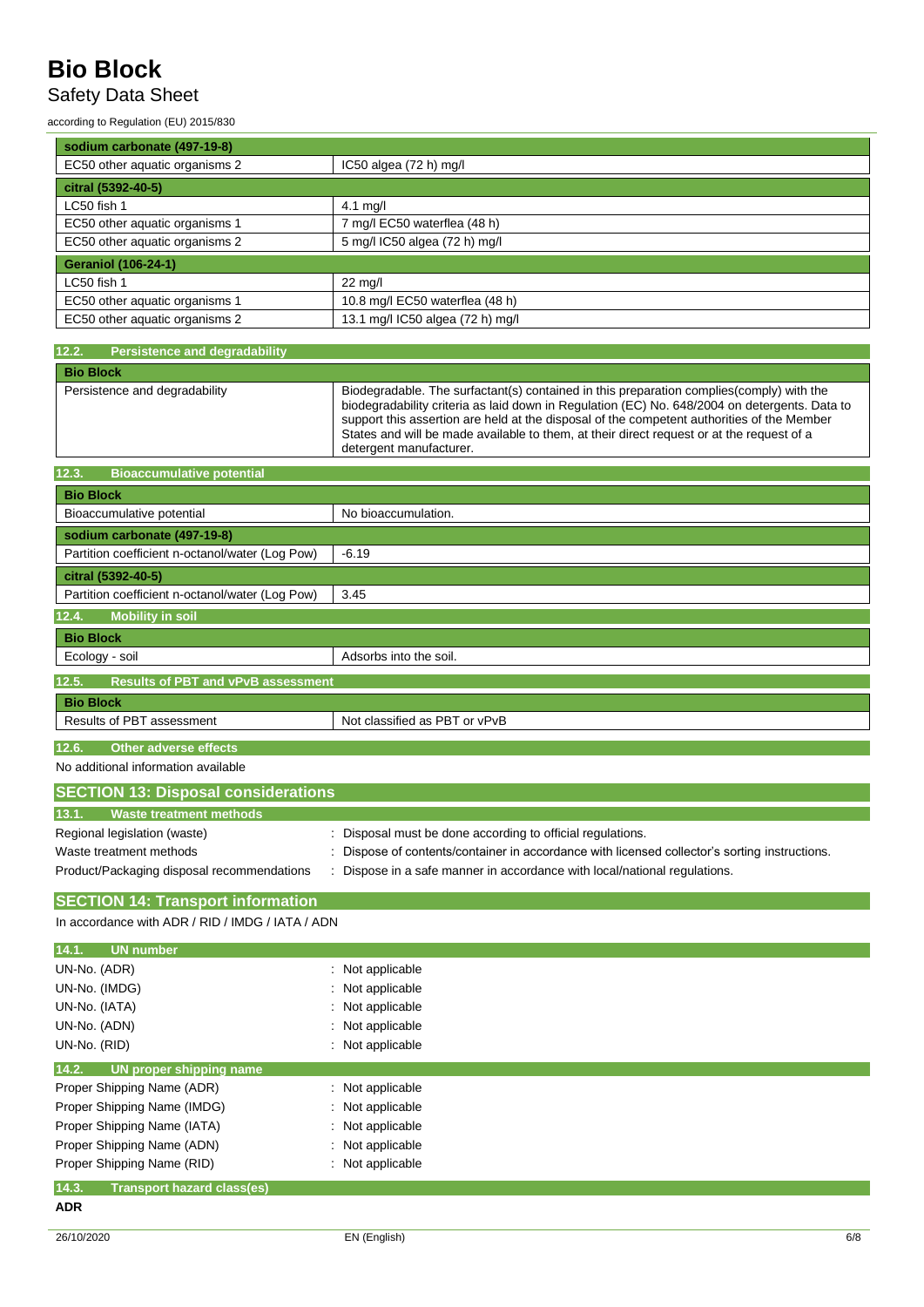## Safety Data Sheet

according to Regulation (EU) 2015/830

| according to Regulation (EU) 2015/830                                       |                                                                                                |         |
|-----------------------------------------------------------------------------|------------------------------------------------------------------------------------------------|---------|
| Transport hazard class(es) (ADR)                                            | : Not applicable                                                                               |         |
| <b>IMDG</b>                                                                 |                                                                                                |         |
| Transport hazard class(es) (IMDG)                                           | : Not applicable                                                                               |         |
|                                                                             |                                                                                                |         |
| <b>IATA</b>                                                                 |                                                                                                |         |
| Transport hazard class(es) (IATA)                                           | : Not applicable                                                                               |         |
|                                                                             |                                                                                                |         |
| <b>ADN</b>                                                                  |                                                                                                |         |
| Transport hazard class(es) (ADN)                                            | : Not applicable                                                                               |         |
|                                                                             |                                                                                                |         |
| <b>RID</b>                                                                  |                                                                                                |         |
| Transport hazard class(es) (RID)                                            | : Not applicable                                                                               |         |
| 14.4.<br><b>Packing group</b>                                               |                                                                                                |         |
| Packing group (ADR)                                                         | Not applicable<br>÷                                                                            |         |
| Packing group (IMDG)                                                        | Not applicable                                                                                 |         |
| Packing group (IATA)                                                        | Not applicable                                                                                 |         |
| Packing group (ADN)                                                         | Not applicable                                                                                 |         |
| Packing group (RID)                                                         | Not applicable                                                                                 |         |
| 14.5.<br><b>Environmental hazards</b>                                       |                                                                                                |         |
| Dangerous for the environment                                               | : No                                                                                           |         |
| Marine pollutant                                                            | No                                                                                             |         |
| Other information                                                           | No supplementary information available                                                         |         |
|                                                                             |                                                                                                |         |
| <b>Special precautions for user</b><br>14.6.                                |                                                                                                |         |
| - Overland transport                                                        |                                                                                                |         |
| Not applicable                                                              |                                                                                                |         |
| - Transport by sea                                                          |                                                                                                |         |
| Not applicable                                                              |                                                                                                |         |
| - Air transport                                                             |                                                                                                |         |
| Not applicable                                                              |                                                                                                |         |
|                                                                             |                                                                                                |         |
| - Inland waterway transport                                                 |                                                                                                |         |
| Not applicable                                                              |                                                                                                |         |
| - Rail transport                                                            |                                                                                                |         |
| Not applicable                                                              |                                                                                                |         |
| 14.7.<br>Transport in bulk according to Annex II of Marpol and the IBC Code |                                                                                                |         |
| Not applicable                                                              |                                                                                                |         |
| <b>SECTION 15: Regulatory information</b>                                   |                                                                                                |         |
| 15.1.                                                                       | Safety, health and environmental regulations/legislation specific for the substance or mixture |         |
| 15.1.1.<br><b>EU-Regulations</b>                                            |                                                                                                |         |
|                                                                             |                                                                                                |         |
| Contains no REACH substances with Annex XVII restrictions                   |                                                                                                |         |
| Contains no substance on the REACH candidate list                           |                                                                                                |         |
| Contains no REACH Annex XIV substances                                      |                                                                                                |         |
| Allergenic fragrances > 0,01%:                                              |                                                                                                |         |
| Limonene<br>Citral                                                          |                                                                                                |         |
| geraniol                                                                    |                                                                                                |         |
| Detergent Regulation (648/2004/EC): Labelling of contents:                  |                                                                                                |         |
| Component                                                                   |                                                                                                | %       |
| anionic surfactants                                                         |                                                                                                | 15-<30% |
| perfumes                                                                    |                                                                                                |         |
| <b>LIMONENE</b>                                                             |                                                                                                |         |
| <b>CITRAL</b>                                                               |                                                                                                |         |